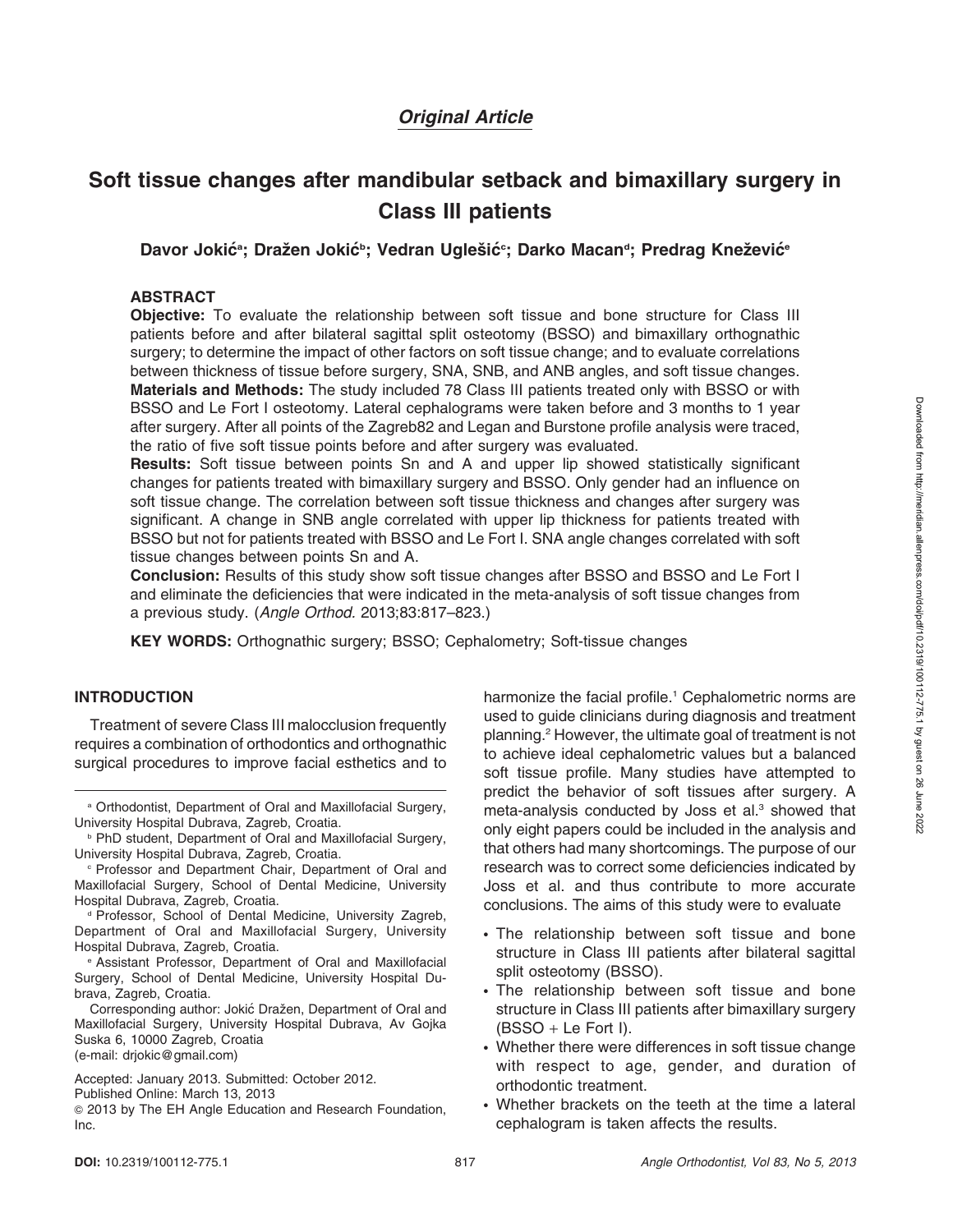| Gender | No. | Age (Years)*     | <b>BSSO</b><br>Onlv | Bimaxillary<br>Surgery | Orthodontic<br><b>Treatment Before</b><br>Surgery (Months)* Surgery (Months)* | Orthodontic<br><b>Treatment After</b> | Orthodontic<br><b>Treatment Total</b><br>$(Months)^*$ | Length of<br>Hospital Stay<br>$(Days)^*$ |
|--------|-----|------------------|---------------------|------------------------|-------------------------------------------------------------------------------|---------------------------------------|-------------------------------------------------------|------------------------------------------|
| Male   | 27  | $22.93 \pm 0.73$ | 9                   | 18                     | $10.62 \pm 2.16$                                                              | $4.77 \pm 1.25$                       | $15.40 \pm 2.45$                                      | $6.56 \pm 1.80$                          |
| Female | 51  | $22.59 \pm 0.69$ | 17                  | 34                     | $11.05 \pm 1.84$                                                              | $4.43 \pm 1.10$                       | $15.49 \pm 2.20$                                      | $7.06 \pm 1.65$                          |

Table 1. Distribution of patients according to age, type of surgery, duration of orthodontic treatment and length of hospital stay

 $*$  Means  $\pm$  standard deviation.

- Correlations between preoperative thickness and postoperative soft tissue changes.
- Correlations between mandibular and maxillary movement with soft tissue changes.

#### PATIENTS AND METHODS

The study included patients treated from 1999 to 2011 who satisfied the following conditions:

- Classified as Class III
- Orthodontically and surgically treated at the department
- No syndromes and no cleft lip or palate
- No surgical intervention other than BSSO or BSSO and Le Fort I
- Lateral cephalograms before surgery and 3 to 12 months after surgery

This study followed the Declaration of Helsinki on medical protocol and ethics. The Ethical Review Board of University Hospital Dubrava and School of Dental Medicine, University of Zagreb, both approved it.

Surgical treatment of patients included BSSO and rigid fixation with three bicortical titanium screws 2 mm in diameter on both sides. In patients treated by bimaxillary osteotomy, an additional Le Fort I osteotomy was performed with rigid fixation using four plates with four titanium screws 2 mm in diameter. A postoperative splint or intermaxillary fixation was not used; only elastics for guidance were used for 3 weeks. All patients who had undergone the presurgical orthodontic stage were treated by the same orthodontist, and all were operated on by three surgeons who used the same operating methods. After reviewing the documentation, 78 patients (27 men and 51 women) met all of the conditions. Table 1 shows the distribution of patients by gender and surgery, average age at the time of surgery, duration of orthodontic treatment, and number of days in the hospital.

Power analysis was performed on the paired samples *t*-test for patients who were treated only with BSSO (smaller sample) and for the variable that had the smallest statistically significant change. The result of the power analysis was 0.753.

Cephalograms were obtained under standardized conditions. Patients were placed in the centric occlusion, and a relaxed lip position was obtained by asking the patients to gently lick their lips and relax. Two devices were used during 11 years. Until October 2008, cephalograms were taken with the Planmeca PM 2002 CC Proline; Planmeca, Helsinki, Finland). Analog cephalograms were digitized by scanning. After October 2008, cephalograms were stored on a CD-ROM or via e-mail in digital format and were taken with the Orthopantomograph OP200D, (Instrumentarium Oy, Tuusula, Finland) with an average exposure of 10 seconds with a value of 85 kV – 13 mA.

Cephalometric analysis was performed with Onyx-Ceph 3D (Image Instruments GmbH, Chemnitz, Germany). The same investigator traced all cephalometric reference points for the Zagreb82 MOD2<sup>4</sup> and Legan and Burstone<sup>5</sup> analysis of soft tissue (Figures 1 and 2). Systematic and accidental errors of the cephalometric analysis were evaluated by duplicate determinations of 10 cephalograms selected at random using a random number generator. The cephalograms were retraced a second time by the same examiner 1 month after the first assessment. No systematic errors were found when the values were evaluated with a paired *t*-test. The accidental errors (si) were calculated using the following formula:

$$
\sqrt{\frac{\sum d^2}{2n}},
$$

where d is the difference between the repeated measurements and n is the number of duplicate determinations. The average accidental error for all variables was 1.03. The average accidental error for each variable was  $0.33 \pm 1.52^{\circ}$  or millimeters. Selected variables are shown in Table 2. Results are also shown before and after surgery along with the significance of the changes.

In addition to cephalometric values before and after surgery, we took into account the demographic data (gender and age at the time of surgery), duration of orthodontic treatment, existence of bonded brackets at the time lateral cephalograms were taken, and hospital stay.

Statistical analysis of the data was performed with IBM software package SPSS Statistics version 18 (SPSS Inc, Chicago, IL, USA). Descriptive statistics included means and standard deviatiosn. Differences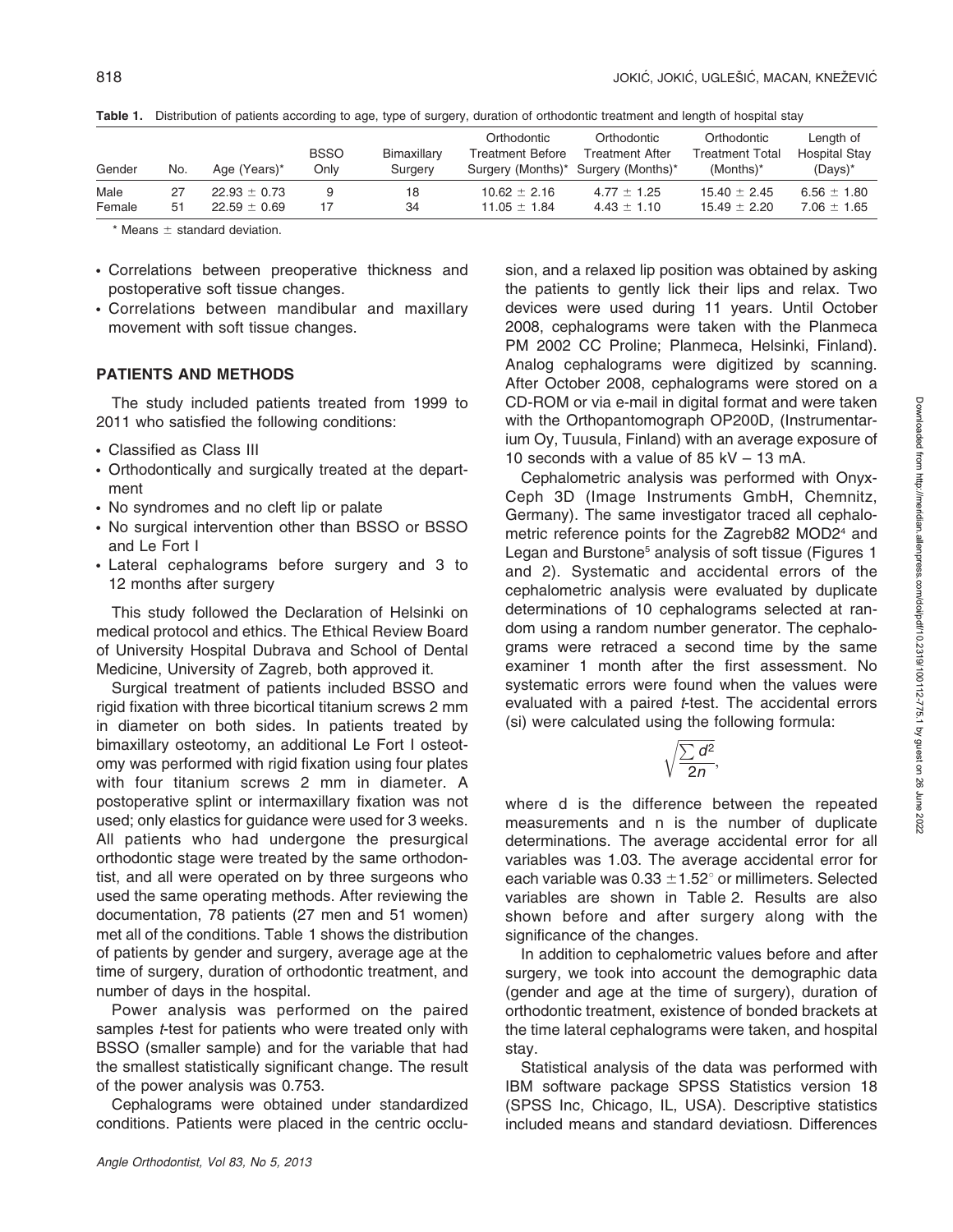

Figure 1. Cephalometric reference points for the Zagreb82 MOD2 analysis.<sup>4</sup>

between groups were compared with Student's t-test for independent samples, with a significance level of P  $<$  .05. Differences between the results before and after surgical orthodontic therapy were compared with t-tests for paired samples. Correlations between certain variables were determined with Pearson's correlation coefficient. Power analysis was conducted using Java applets for power and sample size.<sup>6</sup>

#### **RESULTS**

The study included 78 patients (27 [35%] men and 51 [65%] women). Of these, 26 patients were treated only with BSSO (9 men and 17 women), while 52 had bimaxillary osteotomy (18 men and 34 women). Comparison of patient age, duration of treatment, and hospital stay showed no statistically significant differences between males and females (Table 1).

Changes of variables before and after treatment are shown in Table 2. The thickness of soft tissue in the area of the lower lip, mentolabial sulcus, and chin was not significantly different regardless of the surgical procedure. The relative relationships between soft tissue before and after surgery, according to the type of surgery, are shown in Table 3. The ttests showed that patients who underwent only the mandibular surgery had the same statistically significant changes as those who had bimaxillary surgery (Table 4).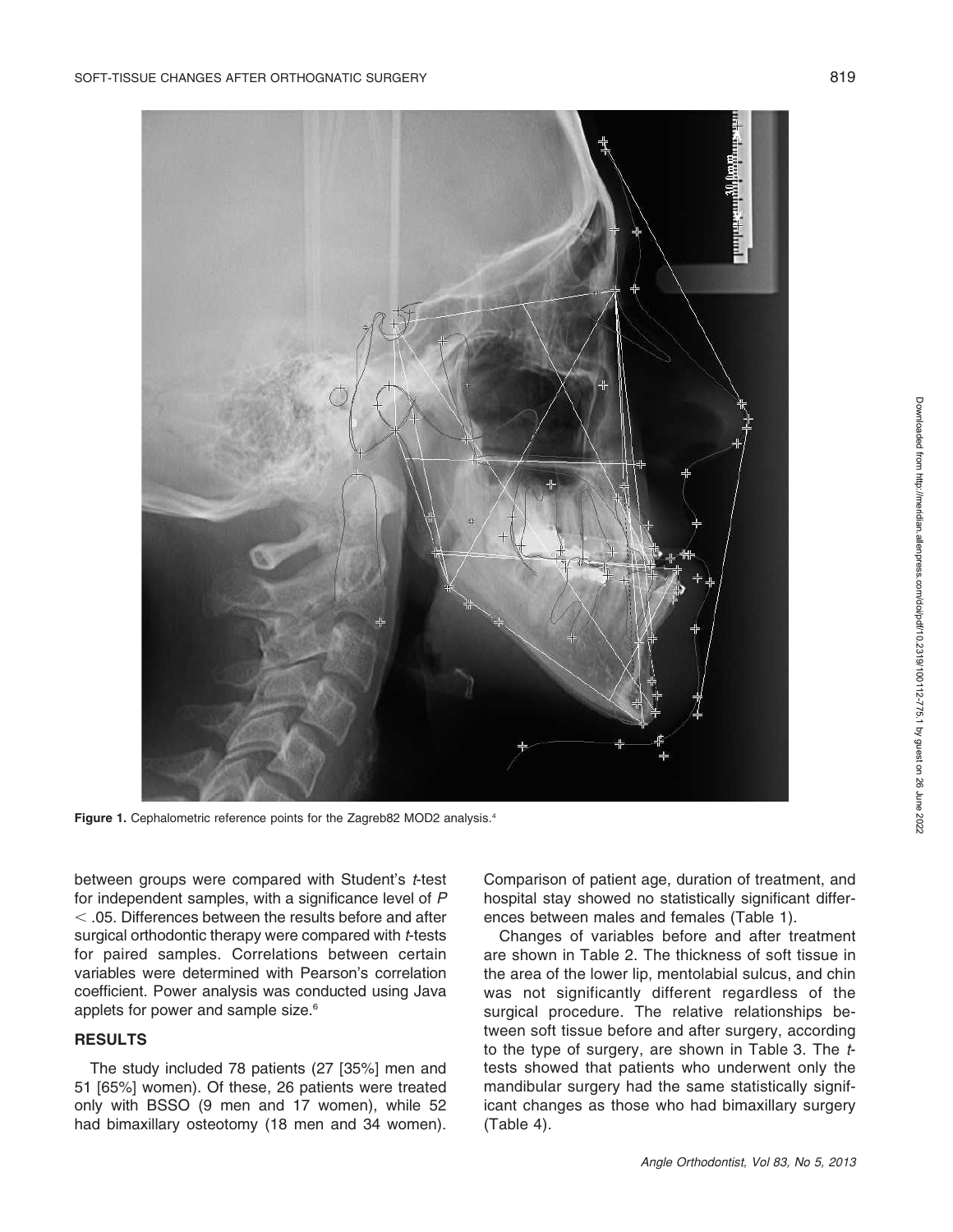

Figure 2. Cephalometric reference points for Legan and Burstone<sup>5</sup> analysis of soft tissue.

Table 2. Mean  $\pm$  standard deviation (SD) values of selected cephalometric variables before and after surgery and t-test for differences before and after surgery with accidental error for each variable

|           | <b>Before Surgery</b> |           | After Surgery |           |           | <b>Difference</b> |      | <b>Accidental Error</b> |  |
|-----------|-----------------------|-----------|---------------|-----------|-----------|-------------------|------|-------------------------|--|
| Variables | Mean                  | <b>SD</b> | Mean          | <b>SD</b> |           | P                 | P    | Si                      |  |
| $Sn-A$    | 17.56                 | 2.85      | 15.72         | 1.78      | 6.920     | $< 0.001*$        | .360 | 0.82                    |  |
| $Ls1u-Ls$ | 13.68                 | 2.83      | 11.76         | 1.36      | 7.189     | $< 0.001*$        | .393 | 0.56                    |  |
| Li1I-Li   | 11.89                 | 2.19      | 12.29         | 1.23      | $-1.620$  | .109              | .244 | 2.72                    |  |
| $Sm-B$    | 11.35                 | 2.27      | 11.54         | 1.13      | $-.793$   | .430              | .320 | 0.74                    |  |
| Pog'-Pog  | 10.56                 | 2.18      | 10.47         | 1.50      | 0.407     | .685              | .464 | 0.07                    |  |
| $S-N-A$   | 81.44                 | 3.59      | 84.38         | 3.98      | $-7.585$  | $< 0.001*$        | .067 | 0.50                    |  |
| $S-N-B$   | 86.89                 | 4.88      | 83.95         | 3.54      | 8.142     | $< 0.001*$        | .636 | 1.20                    |  |
| $A-N-B$   | $-5.45$               | 3.19      | 0.44          | 2.35      | $-17.749$ | $< 0.001*$        | .951 | 1.70                    |  |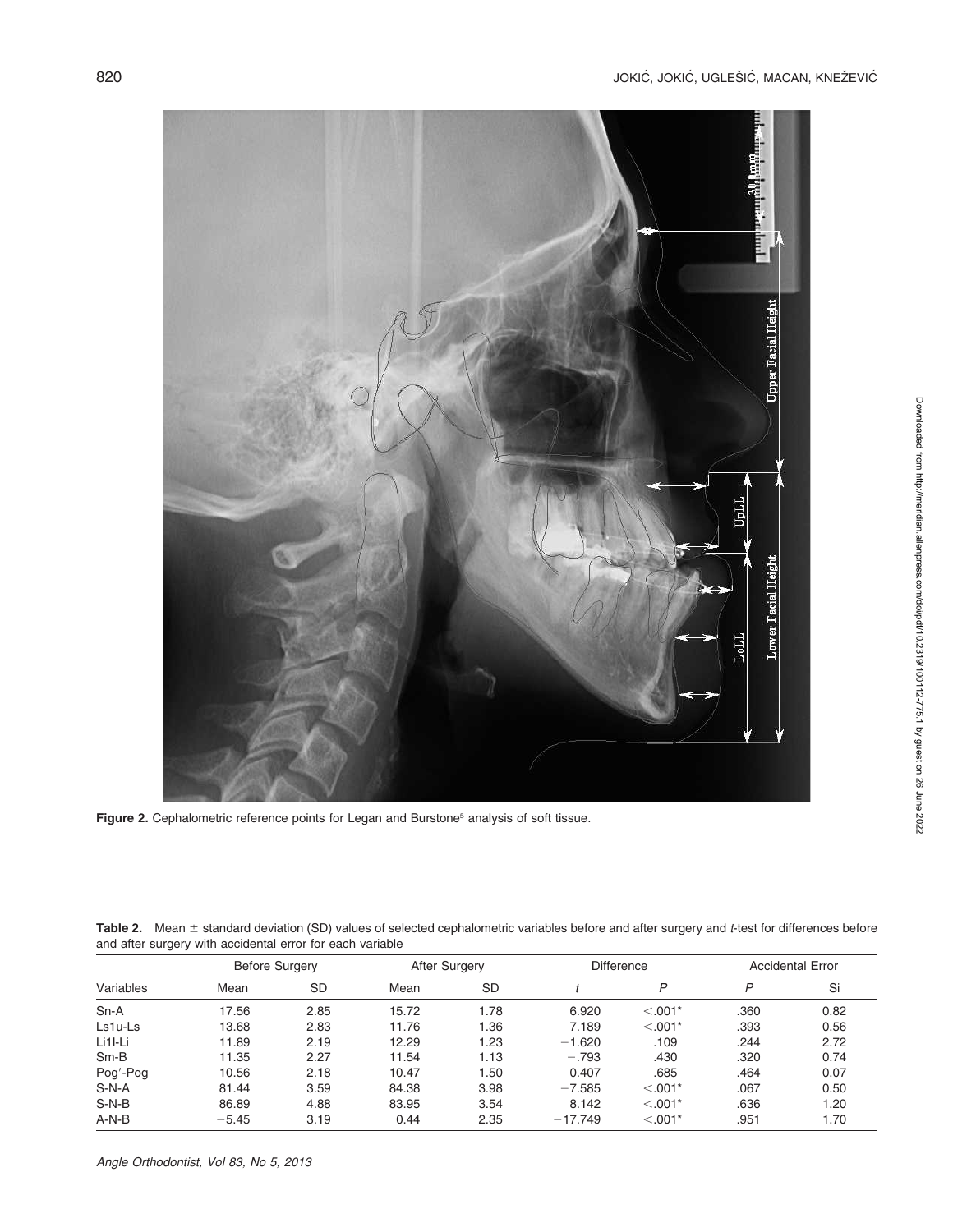| All Surgeries  |    |        |           | <b>BSSO Only</b> |        | <b>Bimaxillary Surgery</b> |    |        |       |
|----------------|----|--------|-----------|------------------|--------|----------------------------|----|--------|-------|
| Variable       | N  | Mean   | <b>SD</b> | N                | Mean   | SD                         | Ν  | Mean   | SD    |
| SN-A ratio     | 78 | 90.95  | 12.35     | 26               | 95.67  | 11.51                      | 52 | 88.59  | 12.18 |
| Ls1u-Ls ratio  | 78 | 88.58  | 16.89     | 26               | 93.80  | 16.34                      | 52 | 85.98  | 16.69 |
| Li1I-Li ratio  | 78 | 106.77 | 22.71     | 26               | 109.28 | 23.17                      | 52 | 105.51 | 22.60 |
| Sm-B ratio     | 78 | 105.11 | 20.84     | 26               | 105.85 | 18.18                      | 52 | 104.75 | 22.20 |
| Pog'-Pog ratio | 78 | 102.03 | 21.02     | 26               | 103.99 | 20.76                      | 52 | 101.05 | 21.28 |

Table 3. Ratio of soft tissue variables before and after surgery for all patients, for patients who had bimaxillary surgery, and for patients who had BSSO only

Correlation analysis showed a statistically significant change between gender and soft tissue thickness in the area under the nose ( $r = 0.245$ ;  $P = .031$ ) and upper lip  $(r = 0.232; P = .041)$ , which was more reduced in men. Soft tissue changes in the chin were not statistically significant but were considerable  $(r =$  $-0.208; P = .067$ ).

Correlation analyses were performed to determine whether there was a correlation between patient age at the time of surgery and soft tissue changes and duration of orthodontic treatment and soft tissue changes. Pearson's correlation coefficient showed no statistically significant correlations.

To determine the relationship between the thickness of soft tissues before and after surgery, correlation analyses between variables was performed. The results are shown in Table 5.

A statistically significant correlation was observed between changes in the SNB angle before and after surgery and changes in the soft tissue of the upper lip in patients treated with BSSO only. In patients who underwent bimaxillary surgery, SNB angle changes negatively correlated with soft tissue ratios in the mentolabial sulcus area (Table 6). Changes in SNA angle significantly correlated with change in thickness of tissue beneath the nose  $(r = -0.401; P < .001)$ . To determine the effect of brackets on soft tissues changes, patients were separated into groups that had the similar bracket pattern on both radiographs and those that did not. Student's t-test did not show a statistically significant difference between the groups.

#### **DISCUSSION**

The results of our study showed differences between the number of male and female patients. Considering that studies of the prevalence of Class III disorders in the population show no difference between the sexes<sup>7</sup> and our results match those from the literature, $8$  we can conclude that women are more likely to choose orthognathic surgery because they are motivated by improved appearance and masticatory function after surgery.9 Duration of postoperative hospital stay for patients treated at the department (88  $\pm$  1.71) was significantly higher than in other clinical centers. For example, in a study conducted in the United Kingdom, Garg et al.<sup>10</sup> showed that monomaxillary orthognathic surgery patients stayed in the hospital just one night, while bimaxillary patients stayed for two nights. Huaman et al.<sup>11</sup> showed a hospital stay of 1.7  $\pm$  1.2 days, indicating that a considerable factor in reducing the length of a hospital stay is the transition from intermaxillary to rigid fixation. Given that all patients treated at the department had rigid fixation, the reduction of patient hospital stay should be considered to significantly reduce the costs of hospital treatment.

Isolated mandibular prognathism occurs in only 20% to 25% of all Class III patients, while 75% have some degree of maxillary skeletal deficiency.<sup>12</sup> This trend is why a small number of patients were treated exclusively with BSSO, while a larger number of patients also underwent Le Fort I osteotomy. Regardless of whether the patient underwent an operation involving only the mandible or both jaws, the results of this study

Table 4. The *t*-test results for changes of soft tissue variables before and after BSSO and bimaxillary surgery

|          |          | <b>BSSO Only</b> |         |          | <b>Bimaxillary Surgery</b> |            |  |  |
|----------|----------|------------------|---------|----------|----------------------------|------------|--|--|
| Variable |          | df               | P       |          | df                         | P          |  |  |
| $Sn-A$   | 2.468    | 25               | $.020*$ | 6.849    | 51                         | $< 0.001*$ |  |  |
| Ls1u-Ls  | 2.714    | 25               | $.011*$ | 7.005    | 51                         | $< 0.001*$ |  |  |
| Li1I-Li  | $-1.519$ | 25               | .141    | $-0.874$ | 51                         | .386       |  |  |
| $Sm-B$   | $-1.003$ | 25               | .325    | $-0.305$ | 51                         | .762       |  |  |
| Pog'-Pog | $-0.365$ | 25               | .718    | 0.686    | 51                         | .496       |  |  |

Table 5. Difference in changes of soft tissue variables according to gender

| $\sim$         |                            |    |      |                  |    |         |  |
|----------------|----------------------------|----|------|------------------|----|---------|--|
|                | <b>Bimaxillary Surgery</b> |    |      | <b>BSSO Only</b> |    |         |  |
| Variable       |                            | df | P    |                  | df | P       |  |
| SN-A ratio     | $-1.127$                   | 50 | .265 | $-2.552$         | 24 | $.017*$ |  |
| Ls1u-Ls ratio  | $-1.356$                   | 50 | .181 | $-1.779$         | 24 | .088    |  |
| Li1l-Li ratio  | $-0.907$                   | 50 | .369 | $-0.511$         | 24 | .614    |  |
| Sm-B ratio     | $-0.366$                   | 50 | .716 | $-1.881$         | 24 | .072    |  |
| Pog'-Pog ratio | 1.406                      | 50 | .166 | 1.196            | 24 | .244    |  |
|                |                            |    |      |                  |    |         |  |

 $*$   $P < .05$ .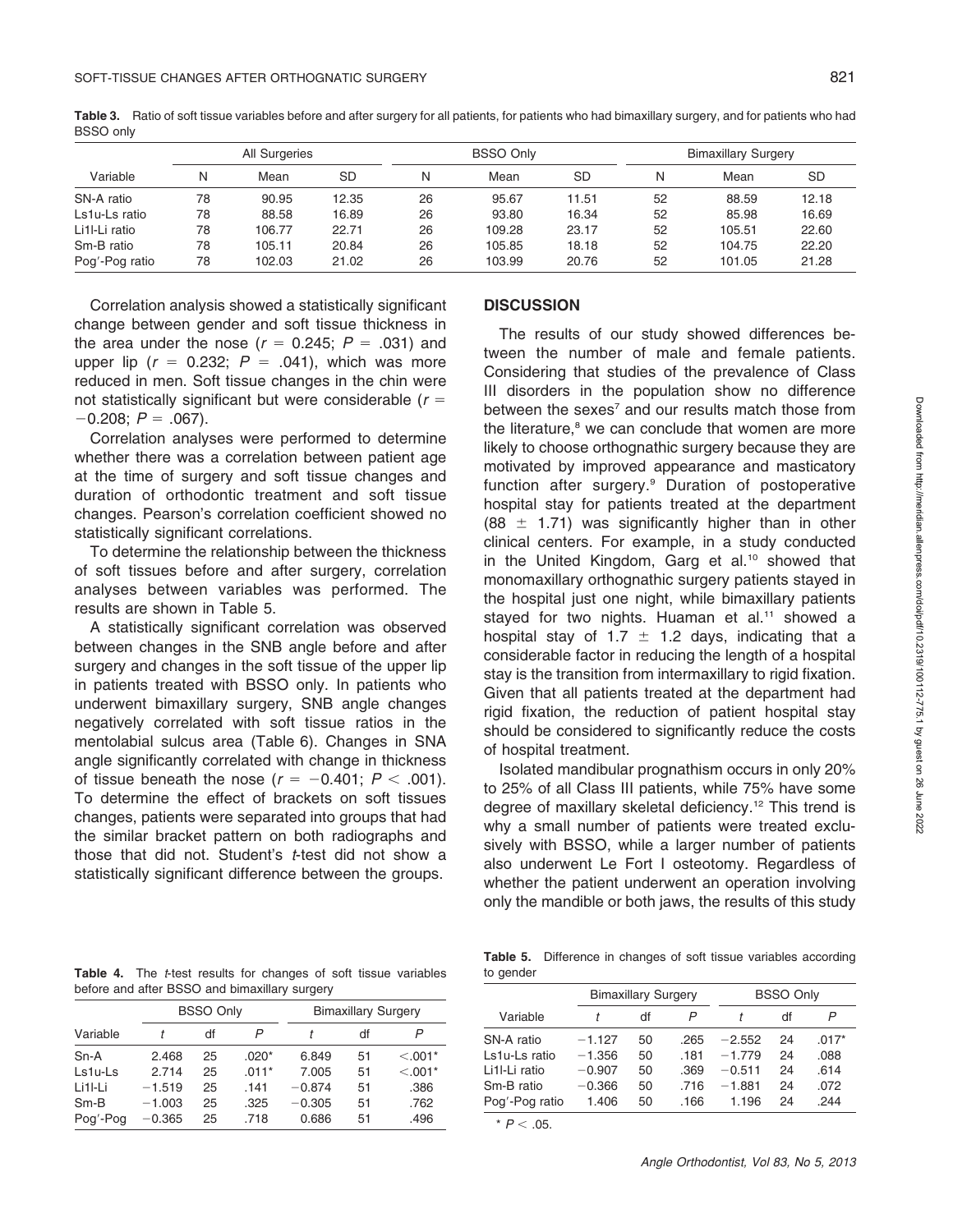| <b>Variables Before</b> |            |               |               |            |                |  |  |  |  |
|-------------------------|------------|---------------|---------------|------------|----------------|--|--|--|--|
| Surgery                 | SN-A Ratio | Ls1u-Ls Ratio | Li1I-Li Ratio | Sm-B Ratio | Pog'-Pog Ratio |  |  |  |  |
| $Sn-A$                  |            |               |               |            |                |  |  |  |  |
|                         | $-0.717**$ | $-0.573**$    | $-0.309**$    | $-0.208$   | 0.040          |  |  |  |  |
| $\overline{P}$          | < 0.001    | < .001        | .006          | .068       | .728           |  |  |  |  |
| Ls1u-Ls                 |            |               |               |            |                |  |  |  |  |
|                         | $-0.397**$ | $-0.775**$    | $-0.429**$    | $-0.129$   | $-0.011$       |  |  |  |  |
| $\overline{P}$          | < .001     | < .001        | < 0.001       | .261       | .925           |  |  |  |  |
| Li1l-Li                 |            |               |               |            |                |  |  |  |  |
|                         | $-0.303**$ | $-0.437**$    | $-0.823**$    | $-0.306**$ | $-0.222$       |  |  |  |  |
| $\overline{P}$          | .007       | < .001        | < .001        | .006       | .051           |  |  |  |  |
| $Sm-B$                  |            |               |               |            |                |  |  |  |  |
|                         | $-0.278*$  | $-0.290*$     | $-0.363**$    | $-0.829**$ | $-0.306**$     |  |  |  |  |
| $\overline{P}$          | .014       | .010          | .001          | < .001     | .006           |  |  |  |  |
| Pog'-Pog                |            |               |               |            |                |  |  |  |  |
|                         | $-0.064$   | $-0.177$      | $-0.283*$     | $-0.460**$ | $-0.667**$     |  |  |  |  |
| $\overline{P}$          | .578       | .121          | .012          | < .001     | < .001         |  |  |  |  |

Table 6. Correlation between soft tissue thickness and soft tissue changes before and after surgery

\*  $P < .05; P < .01$ .

indicate that the same variables were statistically significantly changed.

According to our research, the thickness of tissue in the area below the nose (Sn-A) and upper lip (Ls1u-Ls) was reduced to 80% to 95% of its value before surgery, while the soft tissues of the lower lip, chin, and mentolabial sulcus increased in thickness; results, however, were not statistically significant. In a study of profile changes after vertical ramus osteotomy, Naoumova et al.<sup>13</sup> also reported reduced thickness of the upper lip (an average of 2 mm; SD 3.0). The probable reason for the reduction of the upper lip, even when an intervention on the upper jaw was not performed, is the pseudo-position of the lip before surgery, which occurs as a result of compensation in Class III.14

Correlation analysis was conducted to determine whether there was a significant difference between the sexes and changes in the thickness of soft tissue. Mobarak et al.<sup>15</sup> stated that soft tissue changes were more pronounced for the soft tissues of the upper lip and chin in females. Our research also showed a statistically significant difference for variables of the upper lip and soft tissue between points Sn and A, while changes in soft tissue of the chin were very close to statistical significance ( $r = -0.208$ ;  $P = .067$ ).

In this study we tried to answer some questions raised by Joss et al.<sup>3</sup> These authors conducted a metaanalysis of research that investigated the behavior of soft tissues, but they did not determine how changes of soft tissues after surgery depend on the thickness of the tissue before it. Correlation analysis showed a strong negative correlation between the thickness of soft tissues before surgery and changes in soft tissue. According to the results of this research, surgery will significantly reduce the thickness of soft tissue in patients with thicker soft tissue before surgery, and thickness will increase after surgery for patients with thin soft tissue before surgery.

Correlation analysis was conducted to determine the relationship between changes in SNA and SNB angles and changes in soft tissue. According to our research, reduction in SNB angles significantly correlated with a reduction in the thickness of the upper lip in patients who underwent BSSO. However, if the patient also underwent Le Fort osteotomy, the correlation was not significant and the shift of the upper jaw affected the thickness of the upper lip. Ingervall et al.<sup>14</sup> reported that increasing displacement of the mandible results in greater retraction and extension of the upper lip, but we did not find results that showed the difference in correlation between patients who were treated with BSSO and those with bimaxillary osteotomy in the available literature. Changes in the SNA angle affect the thickness of tissue under the nose, which is reduced by increasing the SNA angle. In future studies, it would be interesting to see if there is a correlation between the Wits variable and changes of soft tissue.

Joss et al.<sup>3</sup> cited a problem regarding orthodontic brackets in the evaluation of changes in the thickness of soft tissue. We divided patients into two groups based on whether they had brackets on cephalograms. Patients with the same situation on both cephalograms were classified into the first group, and all other patients were placed in the second group. Results showed that there was no statistically significant difference between the two groups.